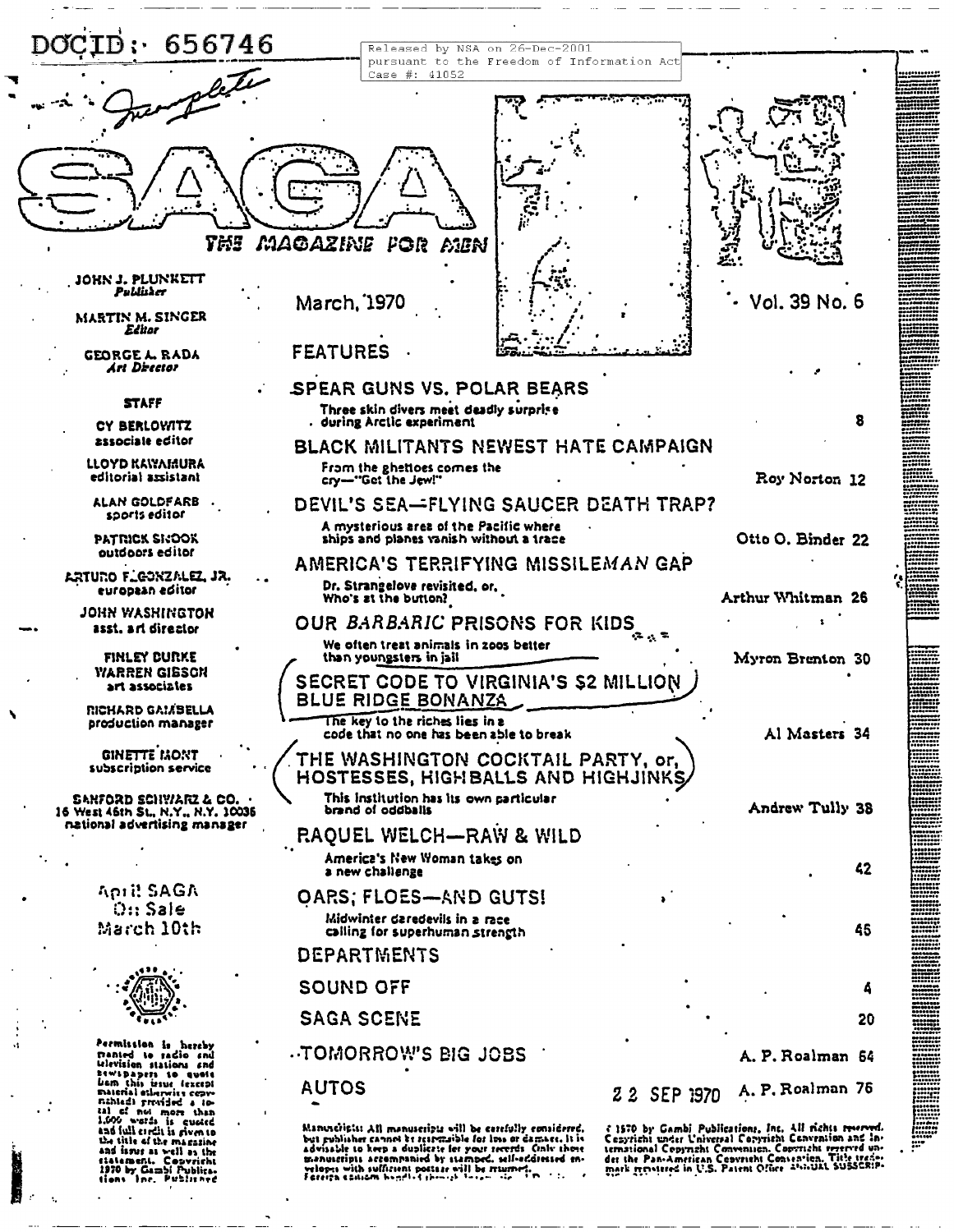For those treasure hunters who also fancy themselves amaleur cryptanalysts, here are the 'clues and 'documentation you need to crack the SECRET CODE TO VIRGIN



 $656746$ 

By Al Master

There is something in a treasure that fastens upon a man's mind. He will curse the day he ever heard  $\dddot{\vec{x}}$ He will see it every time he closes his eyes. He will never forget it until he is dead. There is no getting away a treasure that once fastens upon your mind. Conrad's Noste

"Look here!" The man's hand was shaking as he held the piece of rock. "What is it, Buckskin?" his friend asked.

"Well, I don't know for sure, but it looks like it might be gold."

"Gold?" His friend's mouth opened wide. "Where'd it come from?"

"Right here, in this little place." Buckskin picked up a dead branch and poked at a cleft in the rocks. "I was gettin' some firewood and saw somethin' shinin' here...say, there's another one!"' stick, had turned over a picce of quartz; it's underside was a shiny yellow. Buckskin picked it up a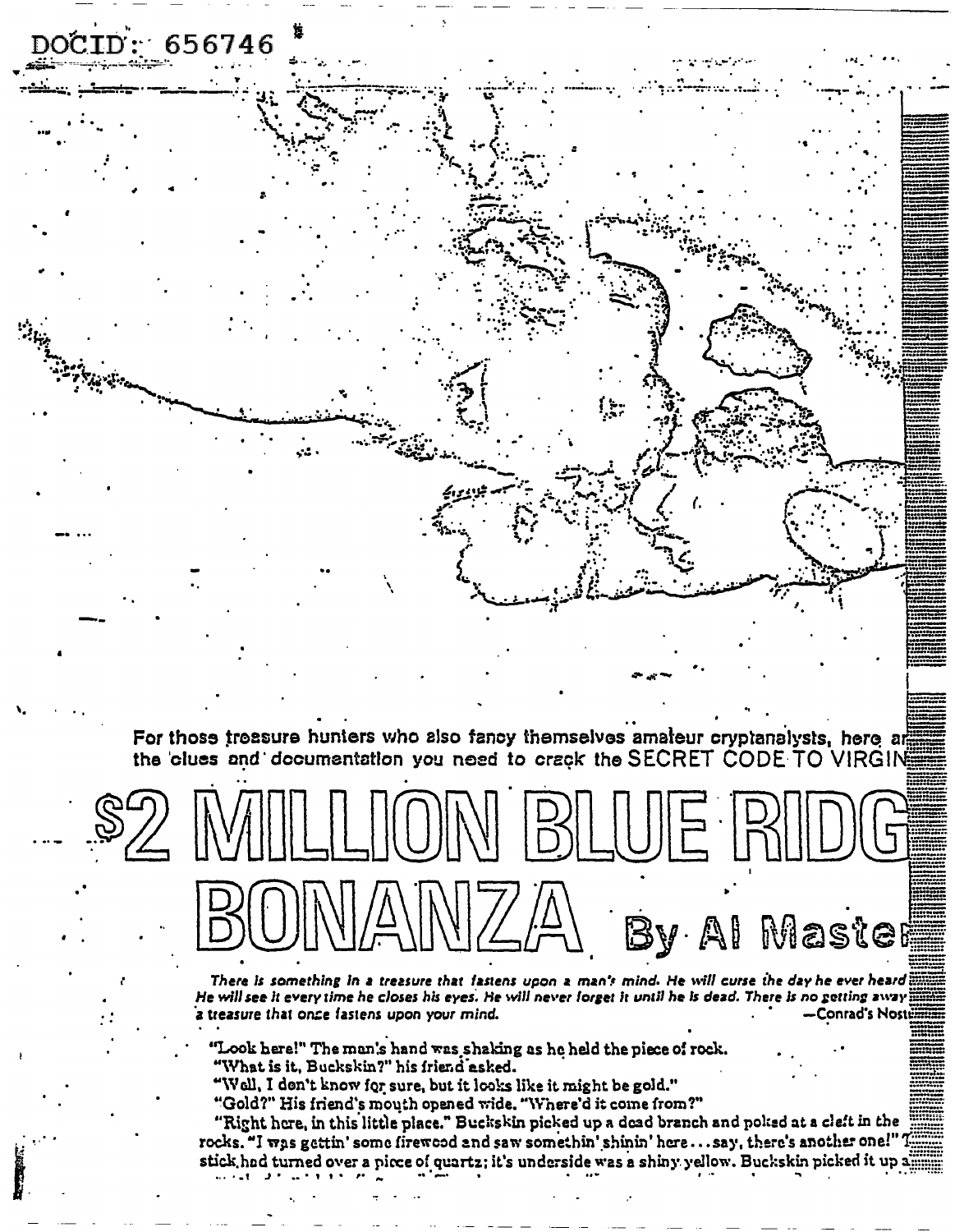## 00CID: 656746

The small group of men lolling about the ravine encampment crowded around the two men. The quartz pieces were passed among them. Yes, it was gold.

Tension mounted as the mon began furiously prodding at the hillside.

"Hev. wait a minute!" Buckskin shouted. "Don't you men think somebody oughts go back to Santa Fe to fatch ole Tom and the rest?"

The men looked at each other. Some of us leave? Now? Finally, reluctantly, two of them saddled their horses for the 250-mile trip. As they mounted, they were told to bring back supplies for an indefinite stay.

Behind them, as they rode away, a bunch of highly excited men began digging furiously among the  $rocks...$ 

So began the amazing tale of the Beale-treasure codes. The tale has the two necessary ingredients to make it one of the classics: a fabulous lost reasure of.gold and silver, and jewels; and a document that leads the hunter to the burial ground. In addition, it has an intriguing feature that most other lost treasure stories don't have-the opportunity for anyone to become a treasure hunter right in his own living room. This is possible because the treesure document is not a map but a secret code that anyone can try to unravel.

We turn now to Robert Morriss, a hotelman in Lynchburg, Va., in the early 19th century. Morriss operated the plush Franklin Hotel, the largest in the city. Among his many friends, was James B. Ward of Campbell County, Va.

One afternoon in 1862, the second year of the Civil War, Morriss invited Ward to his hotel office. When both were comfortably sected, Morriss poured a drink for Ward, then he leaned forward and began to tell a most incredible story:

"Jim, you're here for a specific purpose, so with-

A. I | Viel 112 = 70 = 10 = 14 = 21 = 21 = 21<br>|- 12 = 71 = 722 = 422 = 124 = 222 = - 150  $11.11$  $24 - 111 - 111$ - n. M - 1 - 5 - 91 - 41 - 6<br>- 11 - 11 - 12 - 13 - 14 - $\begin{array}{l} \mu\sqrt{1+2\pi} = \sqrt{1+2\pi} \sqrt{1+2\pi} \sqrt{1+2\pi} \sqrt{1+2\pi} \sqrt{1+2\pi} \sqrt{1+2\pi} \sqrt{1+2\pi} \sqrt{1+2\pi} \sqrt{1+2\pi} \sqrt{1+2\pi} \sqrt{1+2\pi} \sqrt{1+2\pi} \sqrt{1+2\pi} \sqrt{1+2\pi} \sqrt{1+2\pi} \sqrt{1+2\pi} \sqrt{1+2\pi} \sqrt{1+2\pi} \sqrt{1+2\pi} \sqrt{1+2\pi} \sqrt{1+2\pi} \sqrt{1+2\pi} \sqrt{$ **TIL**  $173 - 131 - 100$ hein. in where the state of the state of the state of the state of the state of the state of the state of the state o .<br>13 - Digwadau Kuni (1999-1994) - 1994 - 1995 - 1999- 1999- 1999- 1999- 1999- 1999- 1999- 1999- 1999- 1999- 19<br>1912 - Clim Actor Paris (1999-1999- 1999- 1999- 1999- 1999- 1999- 1999- 1999- 1999- 1999- 1999- 1999- 1999- 1